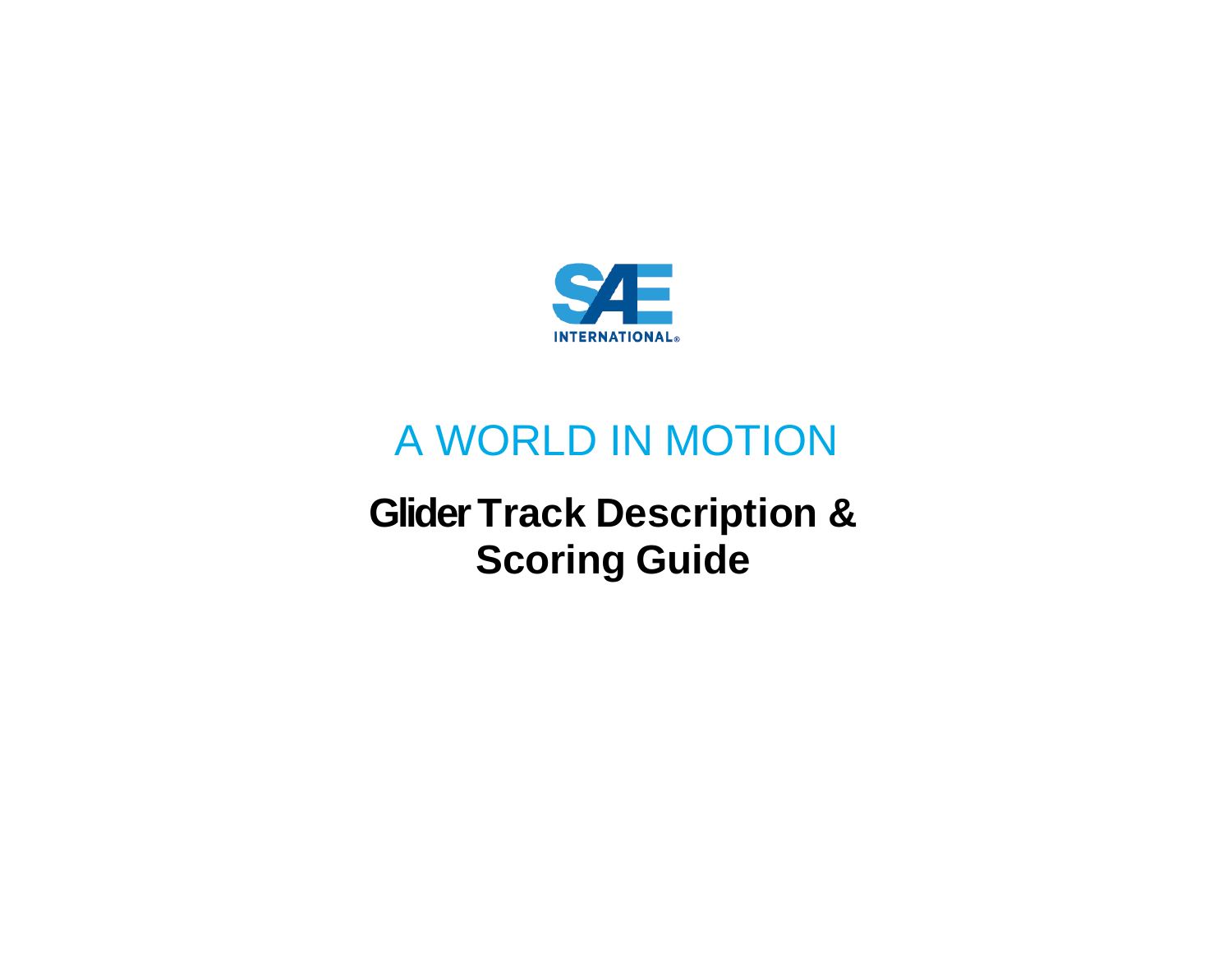

## **Distance**

**Objective**: Student design teams will construct a glider that can glide as far as possible.

- Course Specs: 25m long x 5m wide
- Each team will be given 1 launch
- Teams must release glider from designated launch pad (meter stick with 2-#19 rubber bands interlocked)
- No limit on stretch
- Glider must stay on course for trial to be valid

### **Scoring**

- o Design teams get 1 launch
- o Final score is based on flight length (point where glider first touches floor)
- o Judge will mark flight length with sticker
- o Measurement taken in centimeters
- o Longest flight wins competition

### **Distance Course**

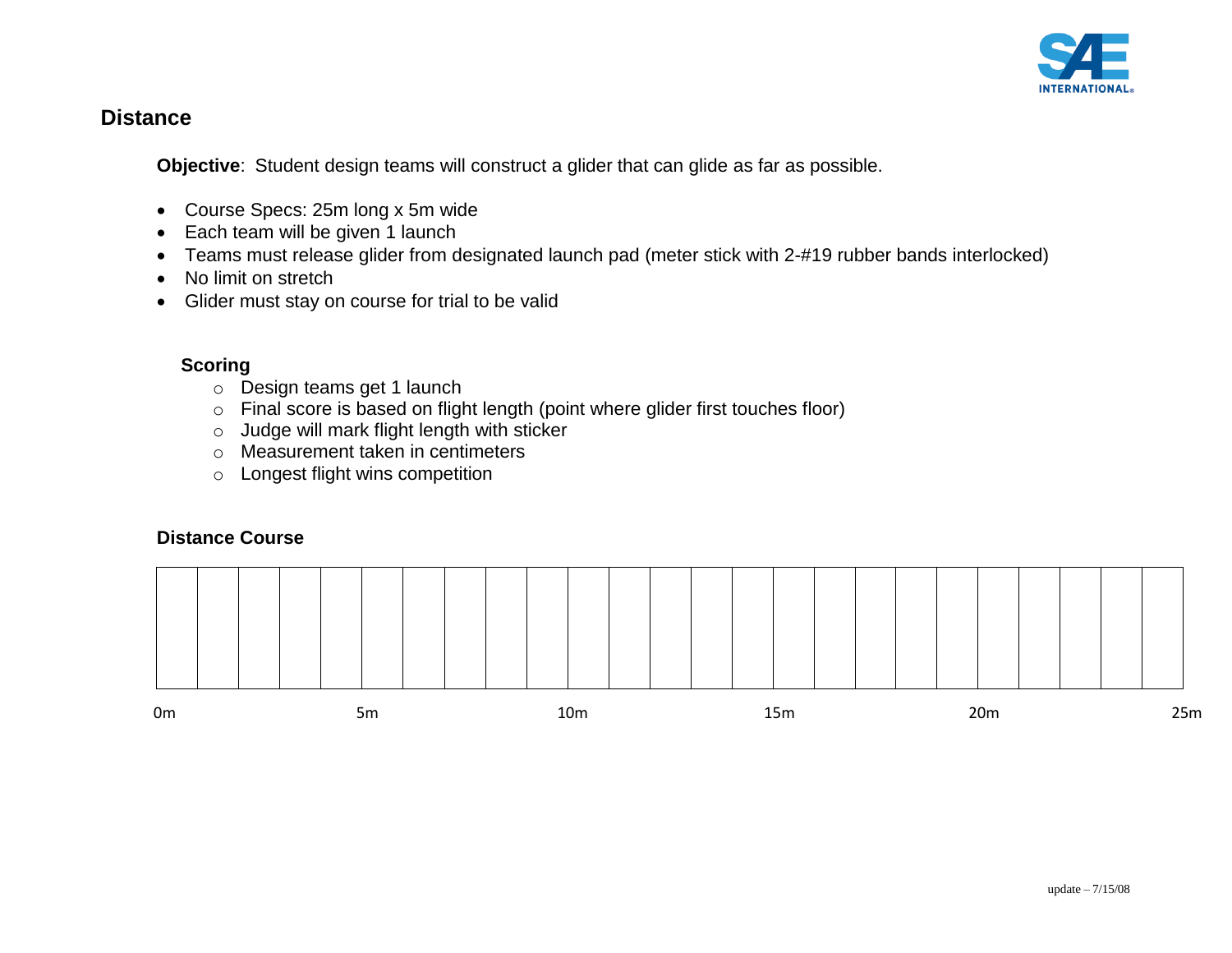

# **Time Aloft**

**Objective**: Student design teams will construct a glider that can stay aloft for the longest period of time.

- Course Specs: 25m long x 5m wide
- Each team will be given 1 launch
- Teams must release glider from designated launch pad (meter stick with 2-#19 rubber bands interlocked)
- No limit on stretch
- Glider must land within confines of course

### **Scoring**

- o Design teams get 1 launch
- o Final score is based on total time aloft (2 significant figures)
- o Longest time aloft wins competition

### **Time Aloft Track**

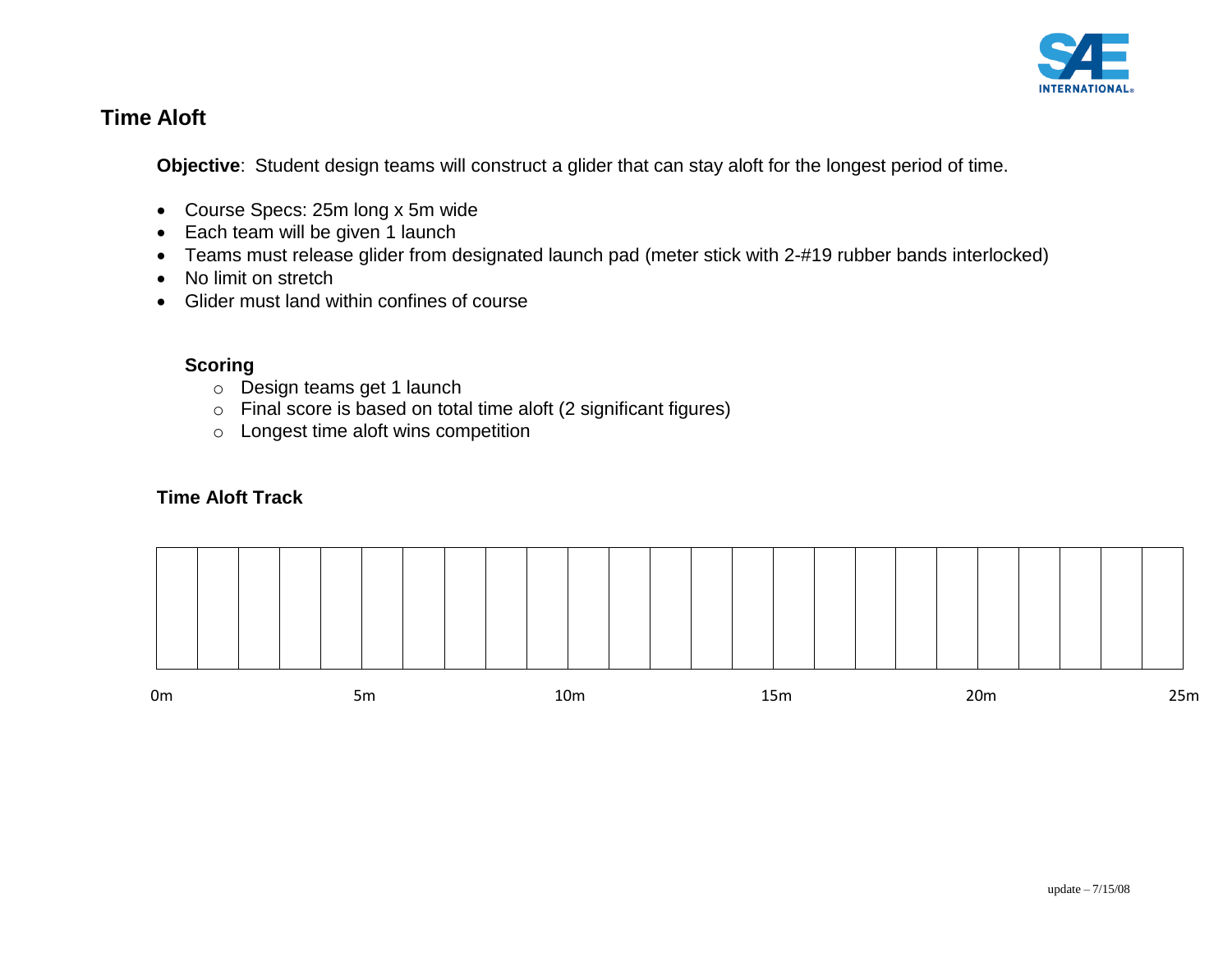

# **Target**

**Objective**: Student design teams will construct a glider that can land on a target 9 meters from launch pad.

- Track Specs 25m long x 5m wide
- Each team will be given 1 launch
- Teams must release glider from designated launch pad (meter stick with 2-#19 rubber bands interlocked)
- No limit on stretch
- Glider must land within confines of course
- Target is the center of a 1m x 1m square between meters 9 & 10 on the launch field
- Glider that lands closest to the target is the winner

### **Scoring**

- o Design teams get 1 launch
- o Measurement is taken from center of target to the front tip of the fuselage
- o Glider tip closest to the target wins the competition

# **Target Track**

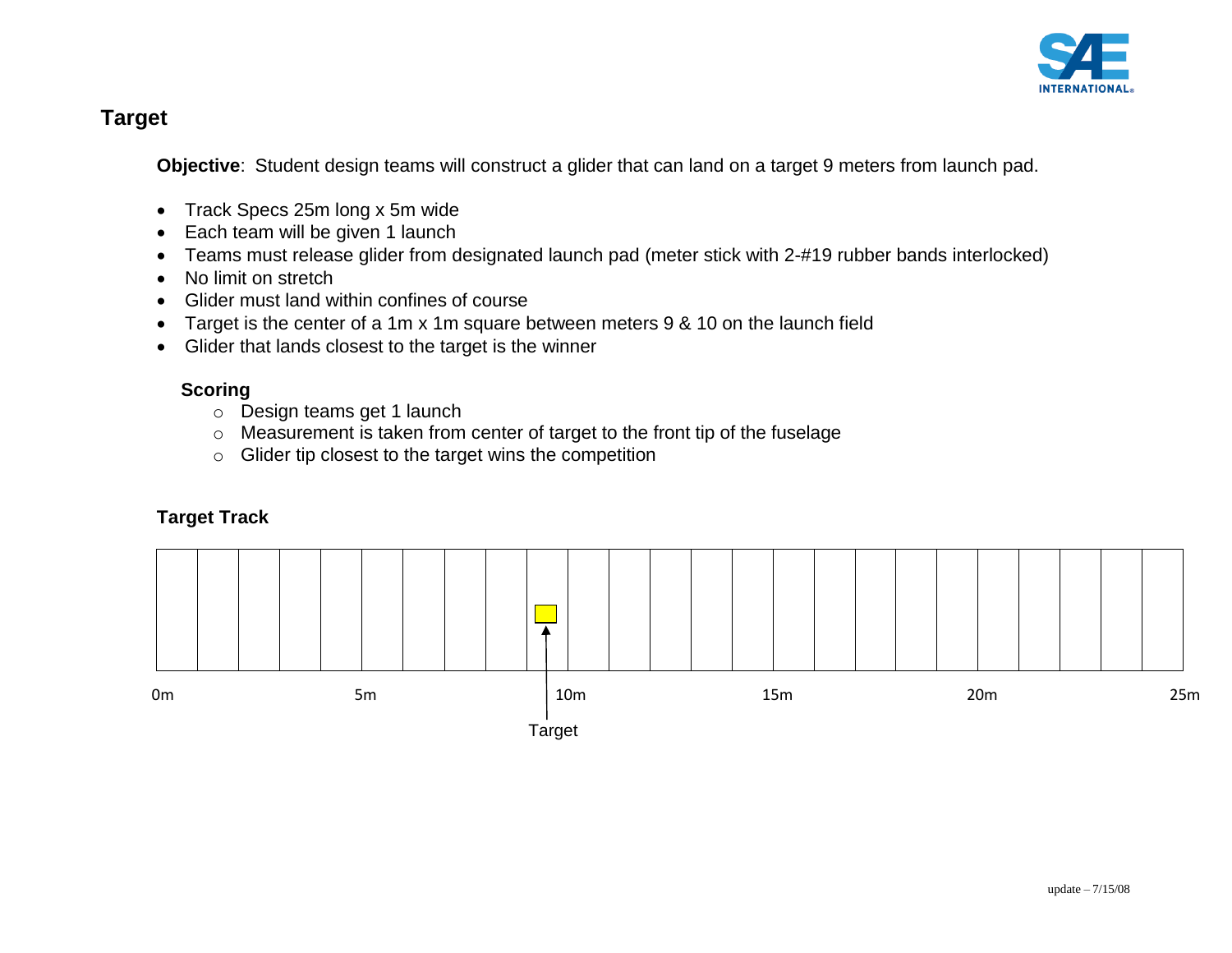

# **Stunt**

**Objective**: Student design teams will construct a glider that can perform specific stunt(s) e.g. loops, rolls (a stall is not considered a stunt).

- Track Specs 25m long x 5m wide
- Each team will be given 1 launch
- No launch restrictions
- Glider must land within confines of course
- Teams must describe stunt more complex stunts will receive higher schools.
- Flight must match team description

### **Scoring**

- o Design teams get 1 launch
- o Judges will rate stunt flight on a scale of 1-10
	- $\bullet$  (1 does not match description) --- (10 perfectly matches description)
- o Team with the highest total score wins the competition.

## **Stunt Track**